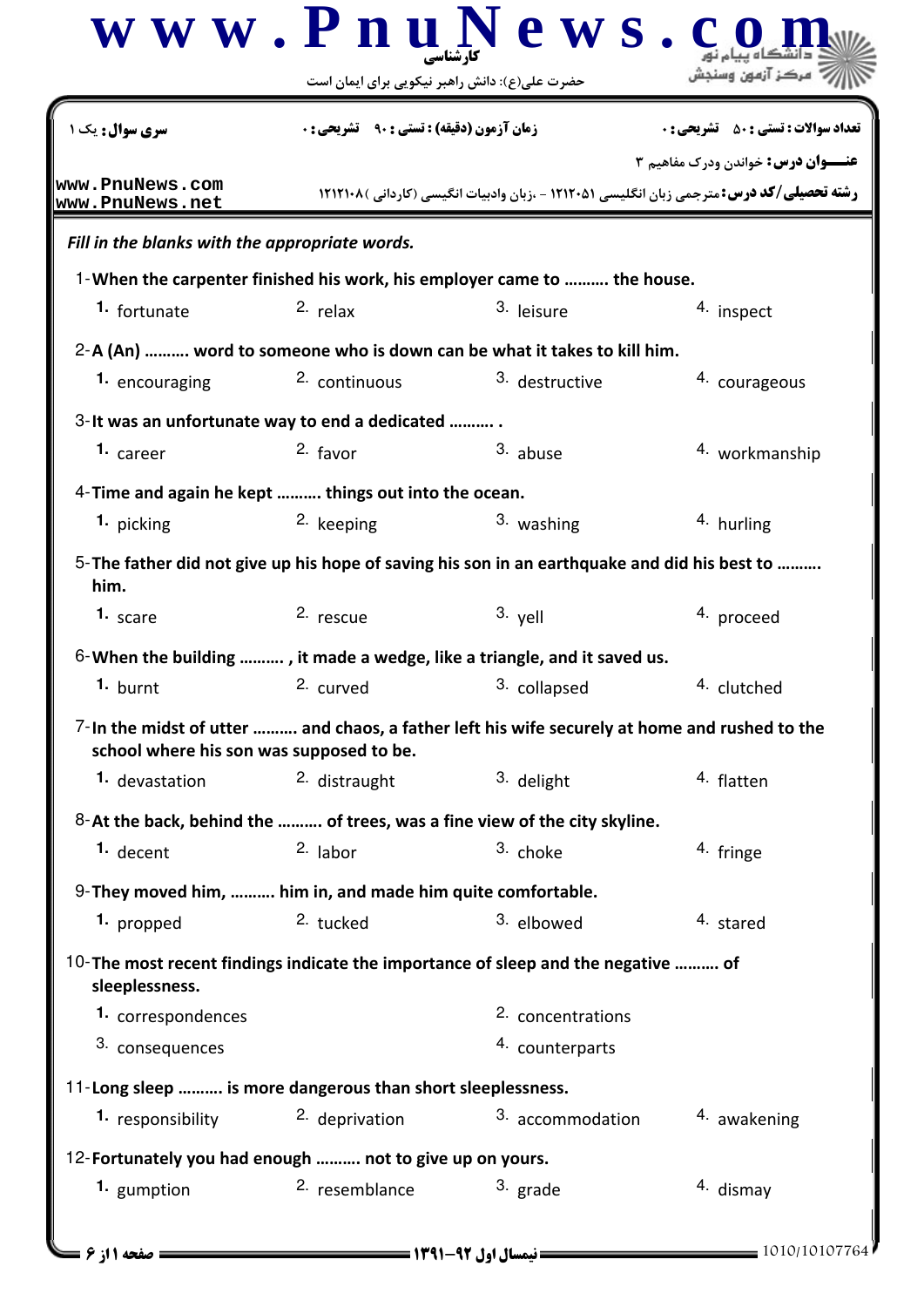|                                                                                                              | حضرت علی(ع): دانش راهبر نیکویی برای ایمان است      |                |                                                                                                                                              |
|--------------------------------------------------------------------------------------------------------------|----------------------------------------------------|----------------|----------------------------------------------------------------------------------------------------------------------------------------------|
| <b>سری سوال :</b> یک                                                                                         | <b>زمان آزمون (دقیقه) : تستی : 90 ٪ تشریحی : 0</b> |                | <b>تعداد سوالات : تستي : 50 ٪ تشريحي : 0</b>                                                                                                 |
| www.PnuNews.com<br>www.PnuNews.net                                                                           |                                                    |                | <b>عنـــوان درس:</b> خواندن ودرک مفاهیم ۳<br><b>رشته تحصیلی/کد درس:</b> مترجمی زبان انگلیسی ۱۲۱۲۰۵۱ - ،زبان وادبیات انگیسی (کاردانی )۱۲۱۲۱۰۸ |
| in cases of emergency.                                                                                       |                                                    |                | 13-Because the entire village  around the fishing industry, a volunteer rescue team was needed                                               |
| 1. reappeared                                                                                                | <sup>2.</sup> assembled                            | 3. revolved    | <sup>4</sup> exhausted                                                                                                                       |
| 14-The son and daughter-in-law became  with the mess.                                                        |                                                    |                |                                                                                                                                              |
| 1. spilled                                                                                                   | 2. irritated                                       | 3. blurred     | 4. spoiled                                                                                                                                   |
| 15-One morning they arrived to find the schoolhouse  in flames.                                              |                                                    |                |                                                                                                                                              |
| 1. terrified                                                                                                 | 2. resolved                                        | 3. determined  | 4. engulfed                                                                                                                                  |
| 16-Unfortunately, when Roger  the tennis racket hard, his weak grip usually launched it into<br>space.       |                                                    |                |                                                                                                                                              |
| 1. swung                                                                                                     | 2. handled                                         | 3. barred      | 4. caught                                                                                                                                    |
| 17-As Sue came into view again, I could see her begin to struggle. Her pace slowed and she                   |                                                    |                |                                                                                                                                              |
| 1. staggered                                                                                                 | <sup>2.</sup> sneakered                            | 3. grimaced    | 4. confined                                                                                                                                  |
| 18-Amusing myself at the tool bench in the basement, I  my finger with a hammer.                             |                                                    |                |                                                                                                                                              |
| 1. dragged                                                                                                   | 2. whacked                                         | 3. chipped off | <sup>4</sup> fiddled                                                                                                                         |
| 19-There are steps you can take to  for normal slippage in your memory gears.                                |                                                    |                |                                                                                                                                              |
| 1. stick                                                                                                     | 2. visualize                                       | 3. compensate  | 4. adhere                                                                                                                                    |
| 20-To  the right attitude, you must believe that good things happen to you all the time, not just<br>rarely. |                                                    |                |                                                                                                                                              |
| 1. trigger                                                                                                   | 2. overcome                                        | 3. extrovert   | 4. cultivate                                                                                                                                 |
| Choose the best synonym for the underlined words.                                                            |                                                    |                |                                                                                                                                              |
| 21-They're all manufactured right here in Phoenix, so we can get them fast.                                  |                                                    |                |                                                                                                                                              |
| 1. structured                                                                                                | 2. relieved                                        | 3. produced    | 4. cured                                                                                                                                     |
| 22-I thought, "Oh no, sharks!" I felt real terror and despair.                                               |                                                    |                |                                                                                                                                              |
| 1. proud                                                                                                     | 2. hopelessness                                    | 3. marvelous   | <sup>4.</sup> forcible                                                                                                                       |
| 23-He jumped to his feet, circled an arm under the big man's chest and heaved him back into his<br>seat.     |                                                    |                |                                                                                                                                              |
| 1. turned                                                                                                    | 2. dropped                                         | 3. pressed     | 4. passed                                                                                                                                    |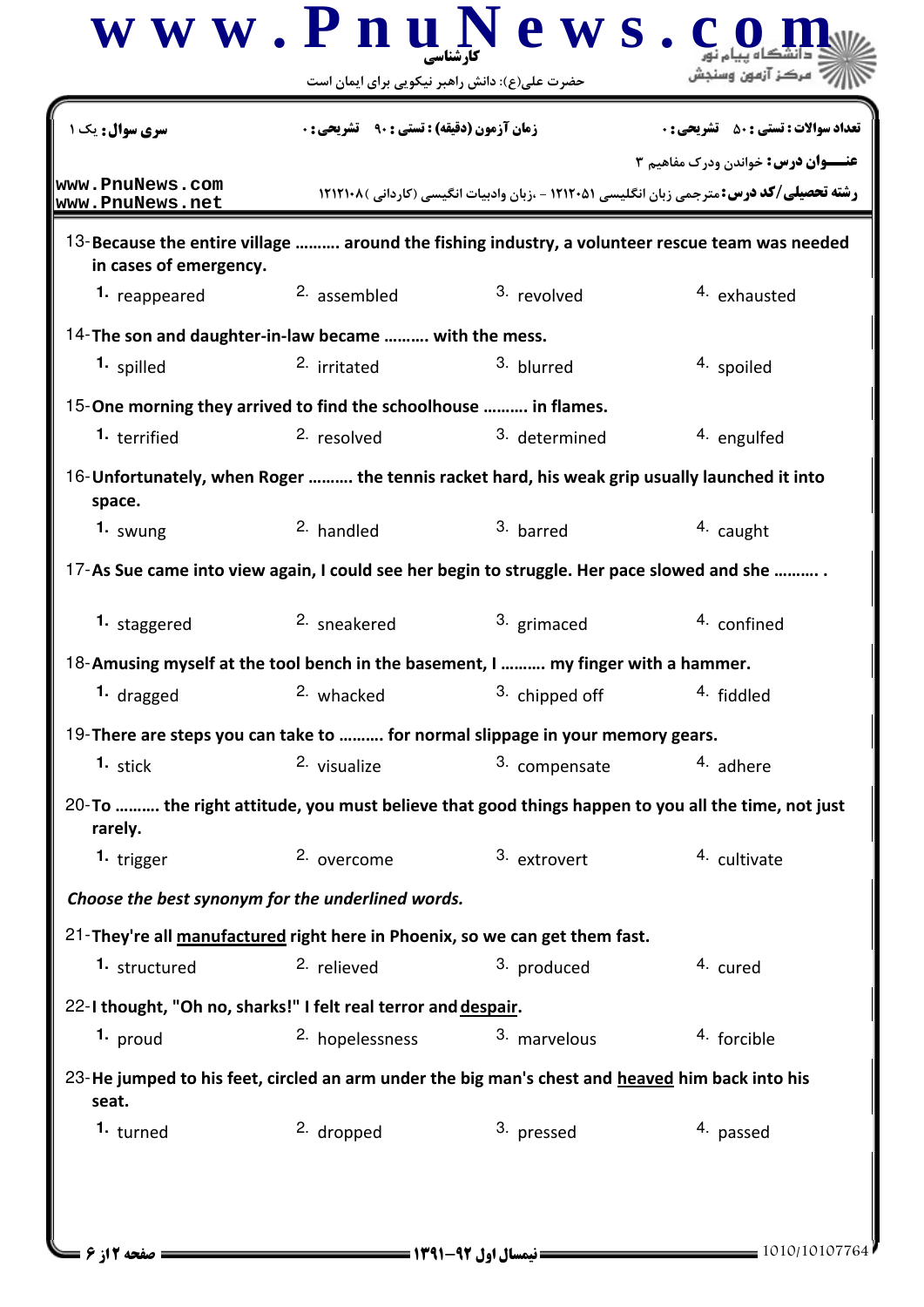|                                                                                                                                            | $\bf w \ w \ w \ . \ P \ n \ u \ N \ e \ w \ s \ . \ c$                            |                            |                                                                                                 |  |  |
|--------------------------------------------------------------------------------------------------------------------------------------------|------------------------------------------------------------------------------------|----------------------------|-------------------------------------------------------------------------------------------------|--|--|
|                                                                                                                                            | حضرت علی(ع): دانش راهبر نیکویی برای ایمان است                                      |                            |                                                                                                 |  |  |
| <b>سری سوال :</b> یک ۱                                                                                                                     | <b>زمان آزمون (دقیقه) : تستی : 90 ٪ تشریحی : 0</b>                                 |                            | <b>تعداد سوالات : تستي : 50 ٪ تشريحي : 0</b>                                                    |  |  |
|                                                                                                                                            |                                                                                    |                            | <b>عنـــوان درس:</b> خواندن ودرک مفاهیم ۳                                                       |  |  |
| www.PnuNews.com<br>www.PnuNews.net                                                                                                         |                                                                                    |                            | <b>رشته تحصیلی/کد درس:</b> مترجمی زبان انگلیسی ۱۲۱۲۰۵۱ - ،زبان وادبیات انگیسی (کاردانی )۱۲۱۲۱۰۸ |  |  |
| 24-Several recent studies suggest that walking briskly three or four times a day for 10 minutes at a                                       | time may provide many of the same benefits as walking continuously for 30 minutes. |                            |                                                                                                 |  |  |
| 1. constantly                                                                                                                              | <sup>2.</sup> completely                                                           | 3. comely                  | <sup>4.</sup> quickly                                                                           |  |  |
| 25-Deep pressure slows the heart rate, relieves nervous tension and lowers blood pressure.                                                 |                                                                                    |                            |                                                                                                 |  |  |
| 1. distracts                                                                                                                               | 2. reduces                                                                         | 3. neutralizes             | 4. neglects                                                                                     |  |  |
| 26-He lay in bed, exhausted but unable to sleep, unable to make his whirring mind let go.                                                  |                                                                                    |                            |                                                                                                 |  |  |
| 1. cheerful                                                                                                                                | 2. tired                                                                           | 3. wealthy                 | 4. shocked                                                                                      |  |  |
| 27-I learned to really appreciate my gift of sight, something I had taken for granted all too often.<br>"Take something for granted" means |                                                                                    |                            |                                                                                                 |  |  |
| 1. continue happening                                                                                                                      |                                                                                    | 2. be surprised            |                                                                                                 |  |  |
| 3. stop paying attention                                                                                                                   |                                                                                    | 4. expect to happen        |                                                                                                 |  |  |
| 28-Weight training increases strength, helps restore bone density and diminishes knee pain from<br>arthritis.                              |                                                                                    |                            |                                                                                                 |  |  |
| 1. decreases                                                                                                                               | <sup>2.</sup> assembles                                                            | 3. blocks                  | 4. disorders                                                                                    |  |  |
| 29-In healthy people, memory doesn't deteriorate as quickly as many of us think.                                                           |                                                                                    |                            |                                                                                                 |  |  |
| 1. discard                                                                                                                                 | 2. bolster                                                                         | 3. misplace                | 4. weaken                                                                                       |  |  |
| 30-He set out to visit everyone on his list to ask for their expertise and support.                                                        |                                                                                    |                            |                                                                                                 |  |  |
| 1. started                                                                                                                                 | $2.$ left                                                                          | 3. refused                 | 4. finalized                                                                                    |  |  |
| 31-If you perceive life's setbacks as business as usual, you won't bother behaving in positive ways<br>that can change your situation.     |                                                                                    |                            |                                                                                                 |  |  |
| 1. glories                                                                                                                                 |                                                                                    | <sup>2.</sup> fulfillments |                                                                                                 |  |  |
| 3. misfortunes                                                                                                                             |                                                                                    | 4. accomplishments         |                                                                                                 |  |  |
| 32-She was engrossed in her book, but happened to see that the man grabbed a cookie from the bag.                                          |                                                                                    |                            |                                                                                                 |  |  |
| 1. involved                                                                                                                                | 2. irritated                                                                       | $3.$ glared                | 4. encountered                                                                                  |  |  |
| 33-While he checked under the hood, a small, thin man sauntered up to the Land Cruiser.                                                    |                                                                                    |                            |                                                                                                 |  |  |
| 1. turned quickly                                                                                                                          | <sup>2.</sup> walked slowly                                                        | 3. moved twisting          | 4. jumped quietly                                                                               |  |  |
| 34-The leftover remnants from the creation of the planets still spread around the Solar System.                                            |                                                                                    |                            |                                                                                                 |  |  |
| 1. reindeers                                                                                                                               | 2. creatures                                                                       | 3. conservatives           | 4. remains                                                                                      |  |  |
|                                                                                                                                            |                                                                                    |                            |                                                                                                 |  |  |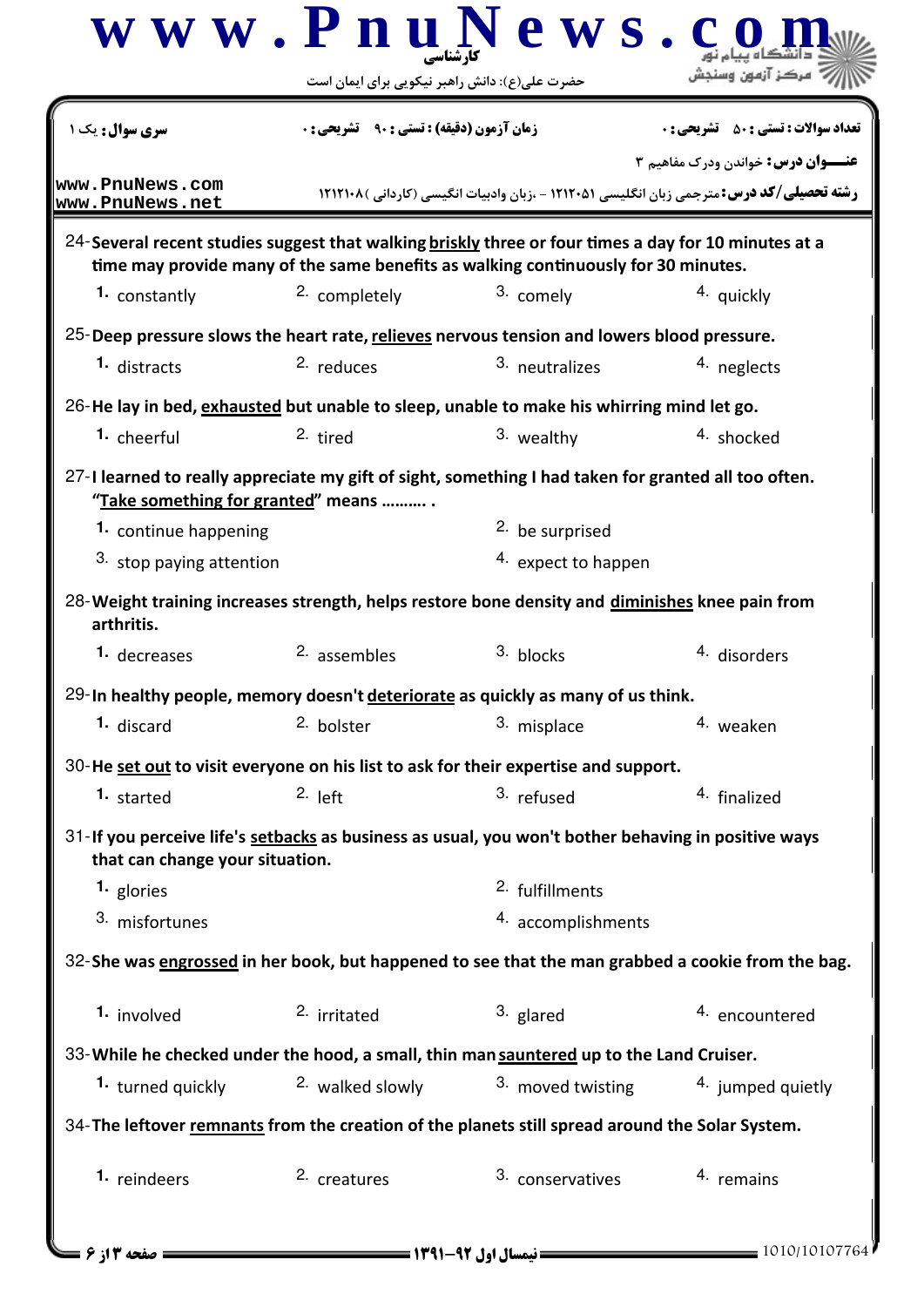

granted.

**1.** lasting **1.** 2. surprising **1.** 3. manifesting **1.** wondering

Passage I

The female brain also may detect other's emotions more accurately. Dr. Raquel Gur, a neuropsychiatrist, and her husband, psychologist Ruden Gur, did brain scans on volunteers who viewed photographs of actors depicting various emotions. Both sexes knew happiness when they saw it, but the men had a much harder time recognizing sadness in women. "A woman's face had to be really sad for a

| 36-The passage is about                                      |               |                          |              |  |  |  |
|--------------------------------------------------------------|---------------|--------------------------|--------------|--|--|--|
| 1. neuropsychiatrist and psychologist                        |               | 2. happiness and sadness |              |  |  |  |
| 3. detecting emotions                                        |               | 4. men and women         |              |  |  |  |
| 37-The underlined "who" refers to                            |               |                          |              |  |  |  |
| 1. Dr. Raquel Gur and her husband                            |               | 2. volunteers            |              |  |  |  |
| 3. actors                                                    |               | 4. photographs           |              |  |  |  |
| 38-The first underlinde "it" refers to                       |               |                          |              |  |  |  |
| 1. emotion                                                   | 2. photograph | 3. brain scan            | 4. happiness |  |  |  |
| 39- It is implied from the passage that                      |               |                          |              |  |  |  |
| 1. both sexes detect emotions in the same way                |               |                          |              |  |  |  |
| <sup>2.</sup> females see happiness in women better than men |               |                          |              |  |  |  |
| 3. it is difficult for men to recognize sadness in women     |               |                          |              |  |  |  |
| 4. females detects happiness more accurately than males      |               |                          |              |  |  |  |
| 40-"It" in the last line refers to                           |               |                          |              |  |  |  |
| $1.$ man                                                     | 2. woman      | $3.$ face                | $4.$ sad     |  |  |  |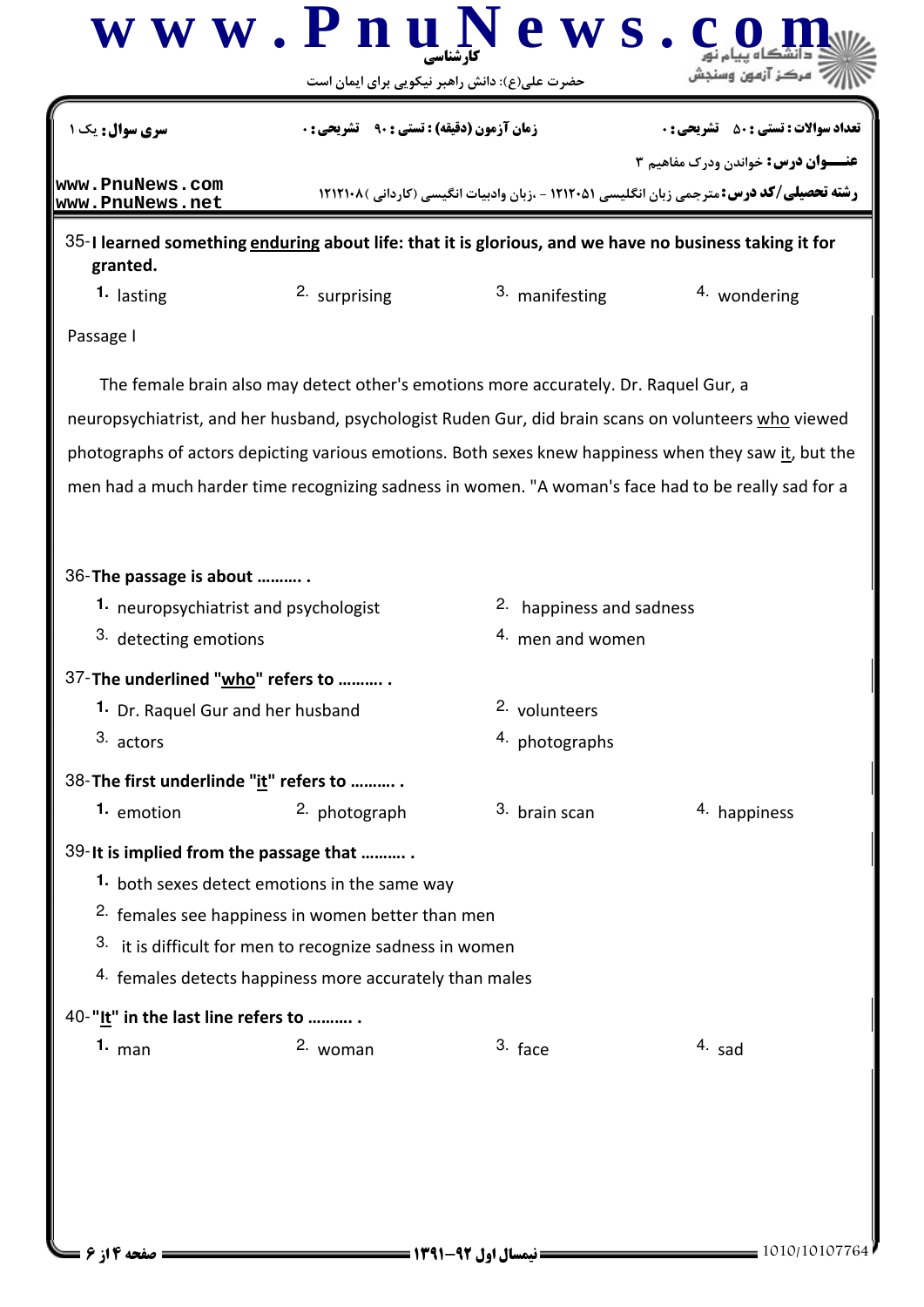

حضرت علي(ع): دانش راهبر نيكويي براي ايمان است

|                                                                                                       | حضرت علی(ع): دانش راهبر نیکویی برای ایمان است    |                                    |                                                                                                                                              |  |  |
|-------------------------------------------------------------------------------------------------------|--------------------------------------------------|------------------------------------|----------------------------------------------------------------------------------------------------------------------------------------------|--|--|
| <b>سری سوال :</b> یک ۱                                                                                | <b>زمان آزمون (دقیقه) : تستی : ۹۰٪ تشریحی: 0</b> |                                    | <b>تعداد سوالات : تستی : 50 ٪ تشریحی : 0</b>                                                                                                 |  |  |
| www.PnuNews.com<br>www.PnuNews.net                                                                    |                                                  |                                    | <b>عنـــوان درس:</b> خواندن ودرک مفاهیم ۳<br><b>رشته تحصیلی/کد درس:</b> مترجمی زبان انگلیسی ۱۲۱۲۰۵۱ - ،زبان وادبیات انگیسی (کاردانی )۱۲۱۲۱۰۸ |  |  |
| Passage II                                                                                            |                                                  |                                    |                                                                                                                                              |  |  |
|                                                                                                       |                                                  |                                    | The pilot's voice came over the speaker. I heard vaguely through my fear, "Engine number two                                                 |  |  |
| emergency landing  New Orleans." When he was done, the voice of a flight attendant came on,           |                                                  |                                    |                                                                                                                                              |  |  |
| reminding us of the emergency procedures she had reviewed before take-off. Of course, I never paid    |                                                  |                                    |                                                                                                                                              |  |  |
| attention to this drill, always figuring that if we ever got to the point where we needed to use life |                                                  |                                    |                                                                                                                                              |  |  |
|                                                                                                       |                                                  |                                    |                                                                                                                                              |  |  |
| 41-We understand from the passage that writer didn't hear the pilot's voice clearly because           |                                                  |                                    |                                                                                                                                              |  |  |
|                                                                                                       |                                                  |                                    |                                                                                                                                              |  |  |
| 1. he was frightened                                                                                  |                                                  | <sup>2.</sup> of emergency landing |                                                                                                                                              |  |  |
| 3. he didn't pay attention                                                                            |                                                  | 4. the flight attendant came on    |                                                                                                                                              |  |  |
| 42-The underlined, "he" refers to                                                                     |                                                  |                                    |                                                                                                                                              |  |  |
| $1.$ pilot                                                                                            | <sup>2.</sup> speaker                            | 3. voice                           | <sup>4</sup> the narrator                                                                                                                    |  |  |
| 43-The underlined "She" refers to                                                                     |                                                  |                                    |                                                                                                                                              |  |  |
| 1. voice                                                                                              | 2. flight attendant                              | 3. emergency                       | 4. pilot                                                                                                                                     |  |  |
| 44-By stating "got to the point", the writer means                                                    |                                                  |                                    |                                                                                                                                              |  |  |
| 1. when landing                                                                                       |                                                  | <sup>2.</sup> arriving New Orleans |                                                                                                                                              |  |  |
| 3. take-off time                                                                                      |                                                  | 4. in case of emergency            |                                                                                                                                              |  |  |
| 45-The writer didn't care about using life jacket because he thought that                             |                                                  |                                    |                                                                                                                                              |  |  |
| 1. using life jacket was useless effort                                                               |                                                  |                                    | 2. it never happened to use life jacket                                                                                                      |  |  |
| 3. he would die before using it                                                                       |                                                  |                                    | 4. he was afraid of using life jacket                                                                                                        |  |  |
|                                                                                                       |                                                  |                                    |                                                                                                                                              |  |  |
|                                                                                                       |                                                  |                                    |                                                                                                                                              |  |  |
|                                                                                                       |                                                  |                                    |                                                                                                                                              |  |  |
|                                                                                                       |                                                  |                                    |                                                                                                                                              |  |  |
|                                                                                                       |                                                  |                                    |                                                                                                                                              |  |  |
|                                                                                                       |                                                  |                                    |                                                                                                                                              |  |  |